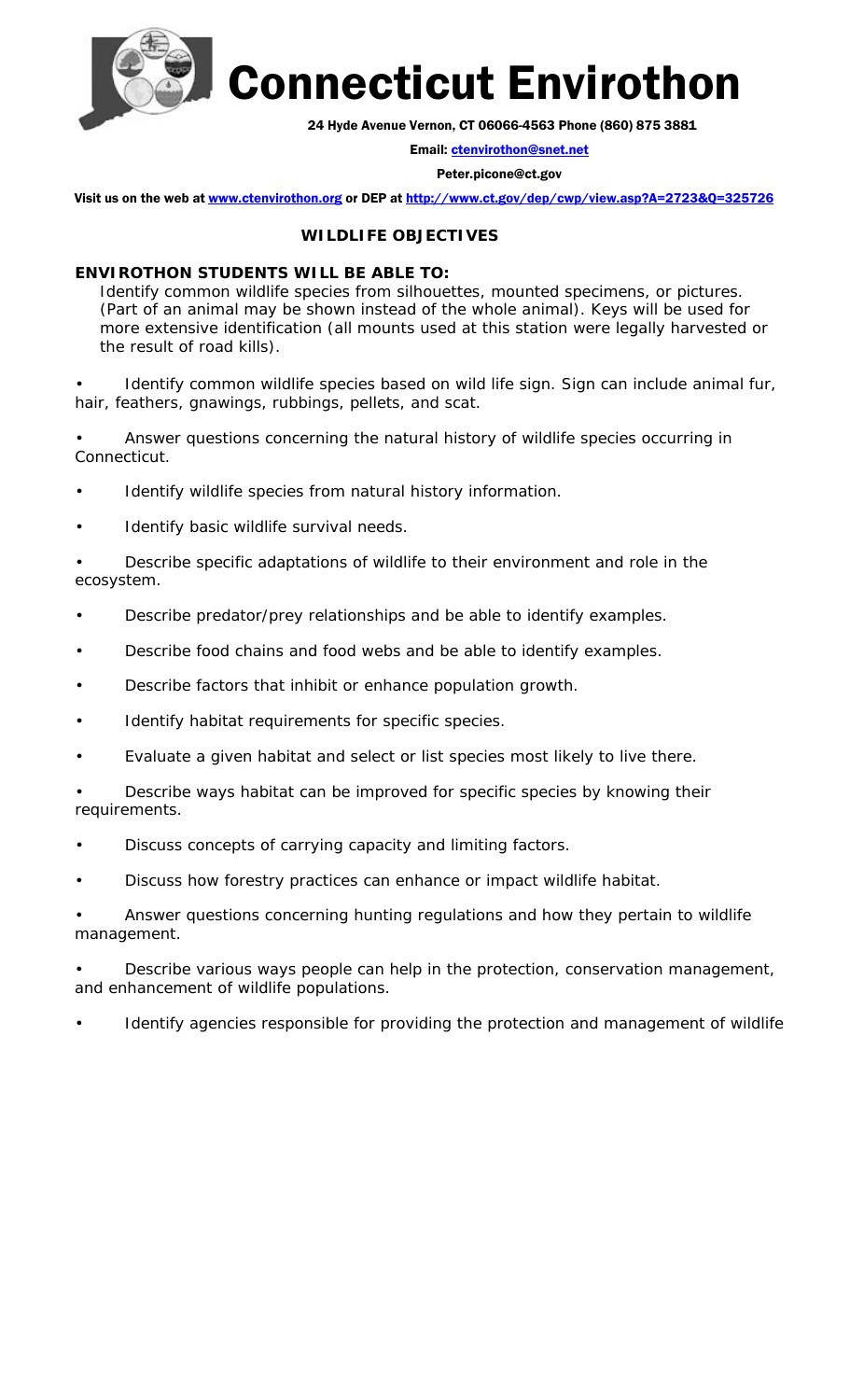resources.

Identify wildlife species that are listed as endangered or threatened and describe the main causes that have led to the depleted populations.

• Describe major consequences of wetland destruction on wildlife.

• Identify non-native wildlife species that have been introduced into Connecticut accidentally and purposely.

• Identify the most common carriers of rabies and lyme disease.

• Describe the cause, transmission, and symptoms of rabies and lyme disease in people and wildlife.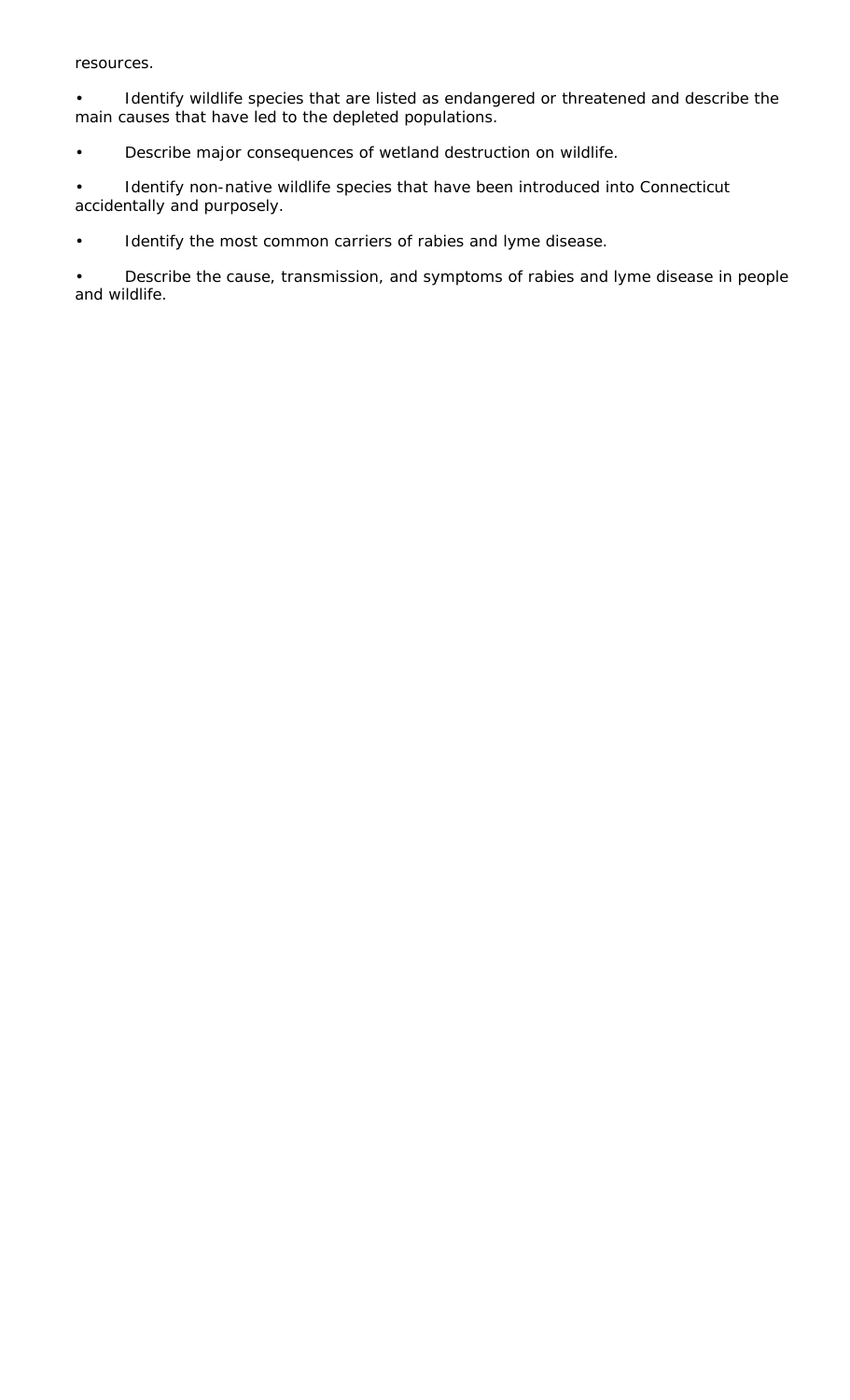## **PRACTICE EXERCISES:**

Using a field guide to birds, identify two raptor species and determine their habitat requirements. Do the same for two waterfowl species and two passerine species. Choose a large mammal and track its food chain down to its lowest possible component. List the animals likely to be found in a mature forest type. Name three furbearers found in your area of Connecticut. Determine whether there is an open trapping season on them. Check the current hunting regulations, list the maximum number of deer legally allowed by one person in Connecticut. Go to the woodlot nearest your school and list four habitat types found there. Find a wetland that shows evidence of present or past beaver activity.

## **SAMPLE QUESTIONS**

1 A vernal pool is a special breeding site for fish in the spring. True or False?

2 What two fish eating raptor species populations are now recovering from the effects of DDT?

- 3 How many species of bats can be found in Connecticut?
- 4 The most recently reintroduced species in Connecticut is the:
	- a) raccoon
	- b) opossum
	- c) wild turkey
	- d) coyote
	- e) fisher
- 5 Sexual dimorphism in wildlife means:
	- a) males participate in rearing of young
	- b) females do not participate in rearing of young
	- c) males and females of a species have different external